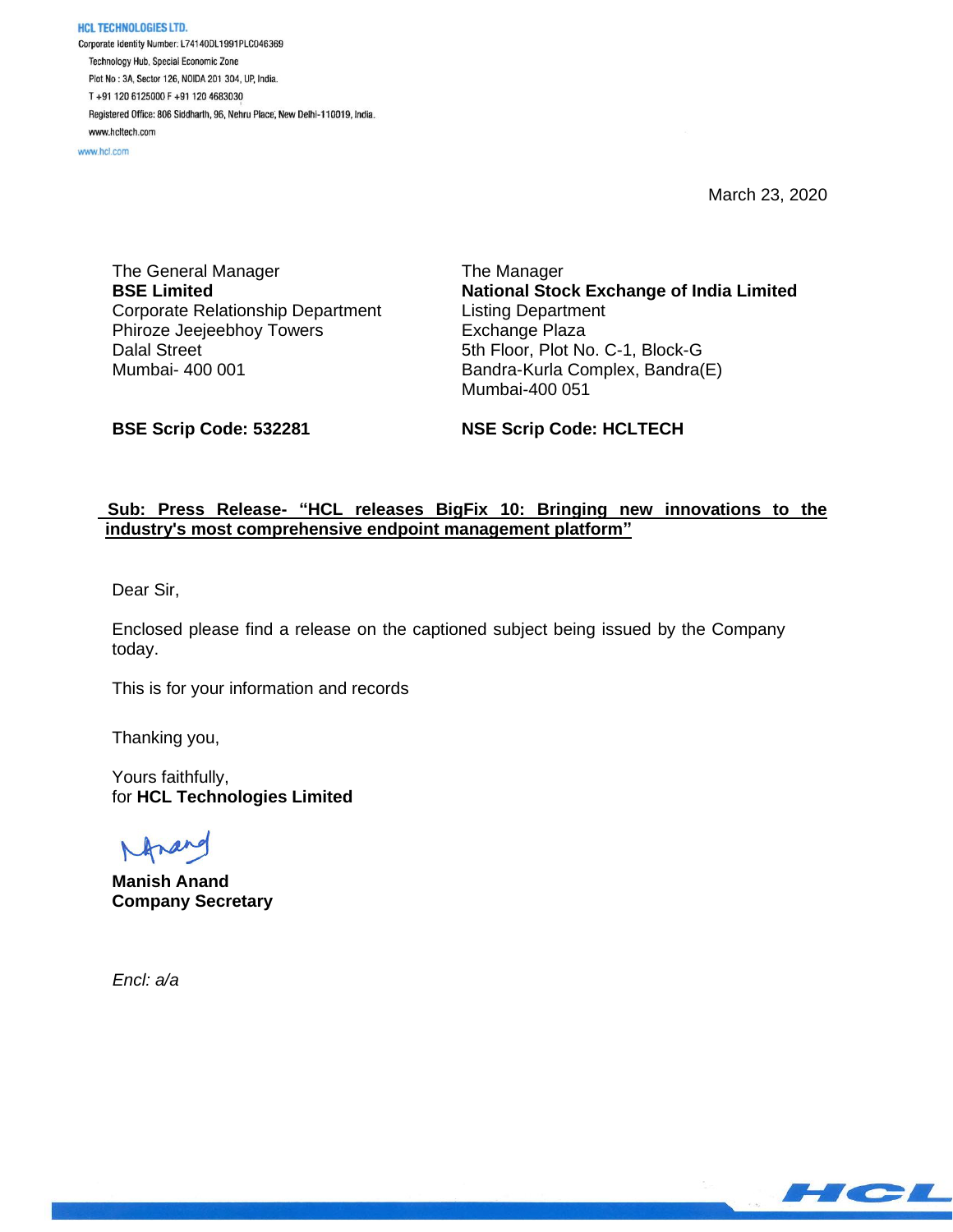

# **HCL releases BigFix 10: Bringing new innovations to the industry's most comprehensive endpoint management platform**

**New York, NY, and Noida, India, March 23, 2020** – HCL Technologies (HCL), a leading global technology company, today announced of BigFix 10, a major new release of the industry's leading endpoint management platform, to be generally available in April 2020. BigFix 10 is the only endpoint management platform that enables IT/Security Operations to fully automate discovery, management and remediation, whether it's on-prem or cloud, regardless of location or connectivity. Unlike complex tools that cover a limited portion of your endpoints and take days or weeks to remediate, BigFix can find and fix all endpoints faster than any other solution.

BigFix 10 innovations include:

- BigFix Insights™: Enables organizations to quickly visualize risk as well as costs, while easily finding the endpoint issues that matter most, to drive action throughout the organization. The results are quick responses, streamlined processes and improved security posture.
- **Modern Client Management**: Enables the consolidation of multiple vendors, cost reduction and complexity while managing Windows 10 and MacOS endpoints with simple enrollment and policy management.
- Multicloud Management: Enables administrators to have full 360-degree visibility, control and compliance enforcement of both cloud and on-premise endpoints from a single solution.

"BigFix enters a new era of unified endpoint management with the inclusion of Insights, Modern Client Management, and Multicloud Support. This enables companies to more effectively manage and report on all endpoint devices from a single solution at scale," said Darren Oberst, CVP and Head of HCL Software, a division of HCL Technologies. "By simplifying endpoint management and compliance, which improves operational efficiency and reduces costs, BigFix 10 also demonstrates HCL's commitment to providing tangible business value."

"This first major release of BigFix, under HCL ownership, demonstrates that HCL is ready to invest and that it understands what's needed to ensure BigFix can continue to discover, analyze, manage, and secure the modern, rapidly changing, endpoint landscape," said Dave Gruber, Senior ESG Analyst.

For more information on HCL BigFix, please visit: [www.bigfix.com.](http://www.bigfix.com/)

## **About HCL Technologies**

HCL Technologies (HCL) empowers global enterprises with technology for the next decade today. HCL's Mode 1-2-3 strategy, through its deep-domain industry expertise, customer-centricity and entrepreneurial culture of ideapreneurship™ enables businesses to transform into next-gen enterprises.

HCL offers its services and products through three business units - IT and Business Services (ITBS), Engineering and R&D Services (ERS) and Products & Platforms (P&P). ITBS enables global enterprises to transform their businesses through offerings in areas of Applications, Infrastructure, Digital Process Operations and next generational digital transformation solutions. ERS offers engineering services and